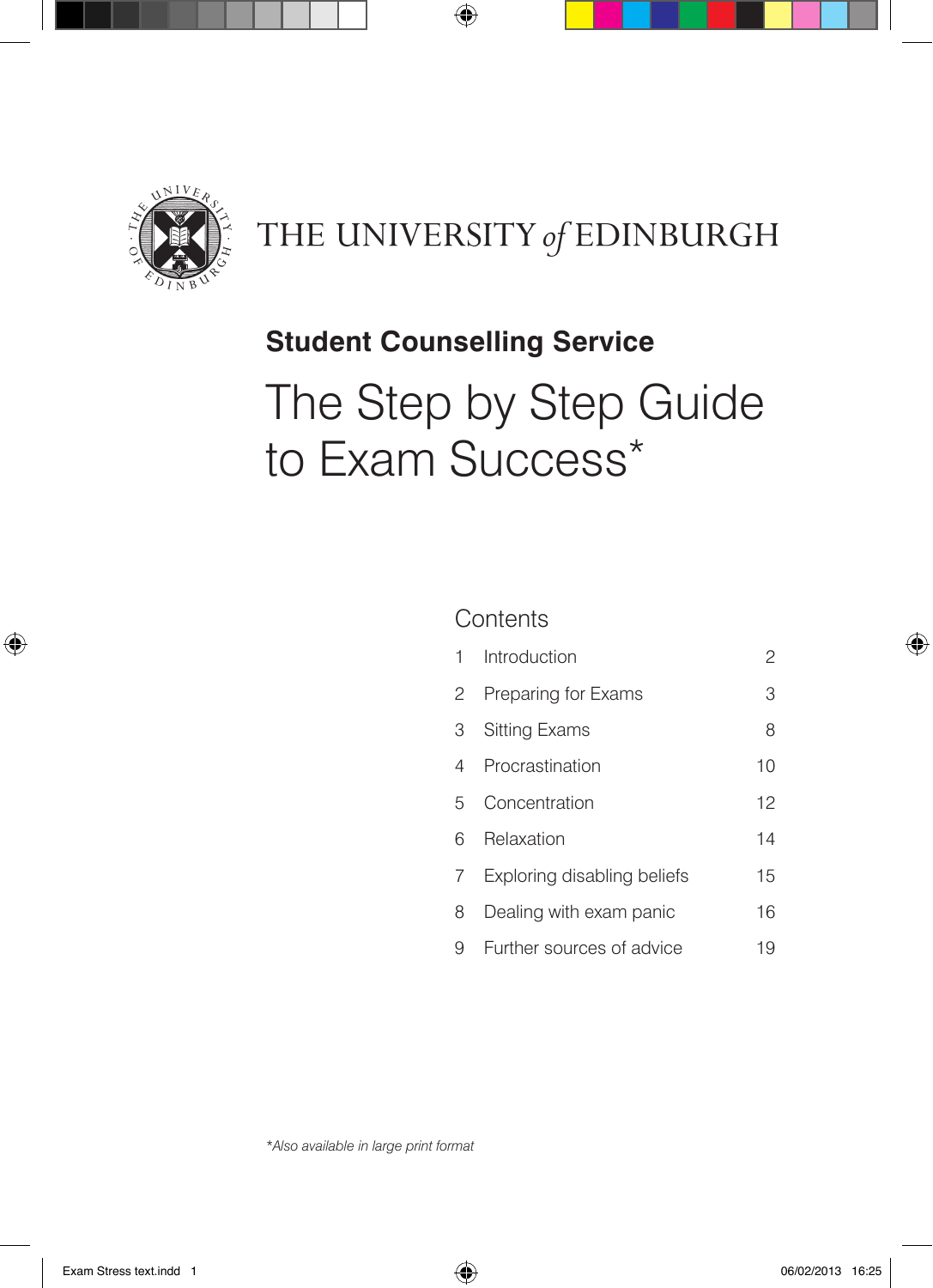## 1. Introduction

This brief guide is intended to give you some ideas about how you can get the marks you want in your exams with the minimum of stress and panic! Few people like exams, but if you think carefully about how to approach them they can be easier to handle than you might imagine. If you still feel stuck once you've read this guide, then have a look at the section on 'Further Sources of Advice'.

 $\bigcirc$ 

You might be wondering why we've felt the need to write this guide when many of the students studying at Edinburgh have been very successful in exams in order to get here. Part of the reason is that studying at university can be quite different from many peoples' prior experiences. You may have more responsibility for your learning, a greater volume of work, or different kinds of exams. So, although it's possible to draw on your past experiences, many students find they need to adapt their learning. Even for students who are already doing well at university there's often room to improve.

⊕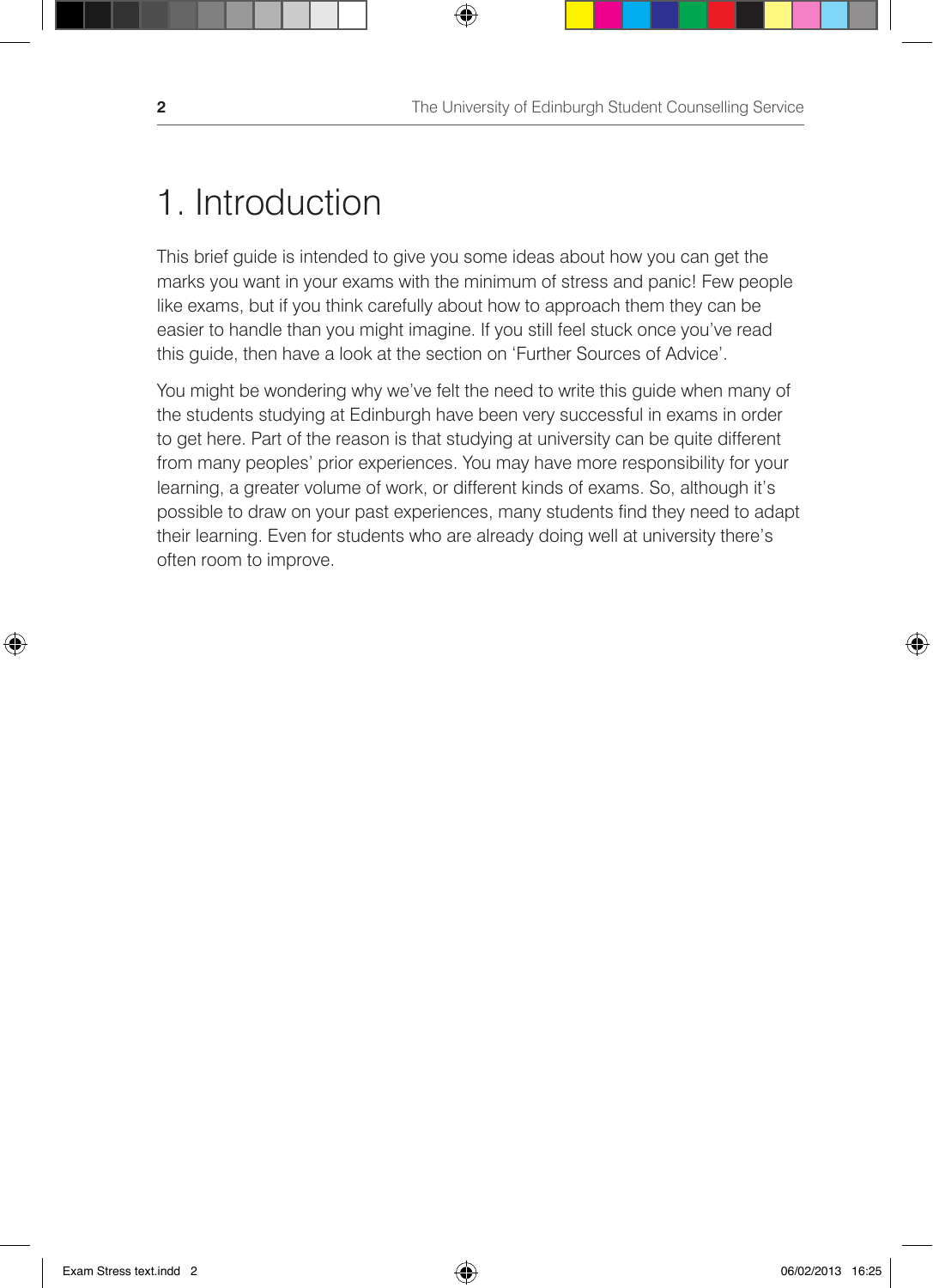When students struggle with their exam preparation, it's often because they're not clear about:

⊕

• What to revise.

↔

- **How to allocate their time.**
- Which learning strategies to use.

It can be really tempting to plough straight into revision without finding out the answers to these questions – especially if you are a bit worried about facing up to any study problems – but good planning can make the whole revision process much less stressful. Also, the more you practice planning and organising your revision the better you will get at it.

### Working out what to revise

For university exams you may find that there is more material available than you could possibly cover and it may not immediately be clear what to focus on; in effect you may have to work out a 'syllabus' for your revision that will help you to target your efforts. Here's a list of some of the things you might need to know to make an effective plan:

- What kinds of questions there will be in the exam.
- How long you'll have to work on each question.
- Whether you'll have a choice of questions. (You can usually find these things out from past papers on the library web site, but do check that the format of the paper hasn't been changed).
- What clues there are in your course materials, like lecture outlines, learning outcomes or exam guidance.
- Whether there are any differences between what's expected in a good exam answer here, as compared with your prior learning experiences.

Once you have all of this information you are a good way towards working out what topics to revise and in what depth. The next step is to look at how much time you have available.

### Making the best use of the time available

Although there's no one way of time planning that will suit everyone, there are some broad guidelines that many students find useful. Remember that no one manages their time perfectly so don't worry if things don't go exactly to plan.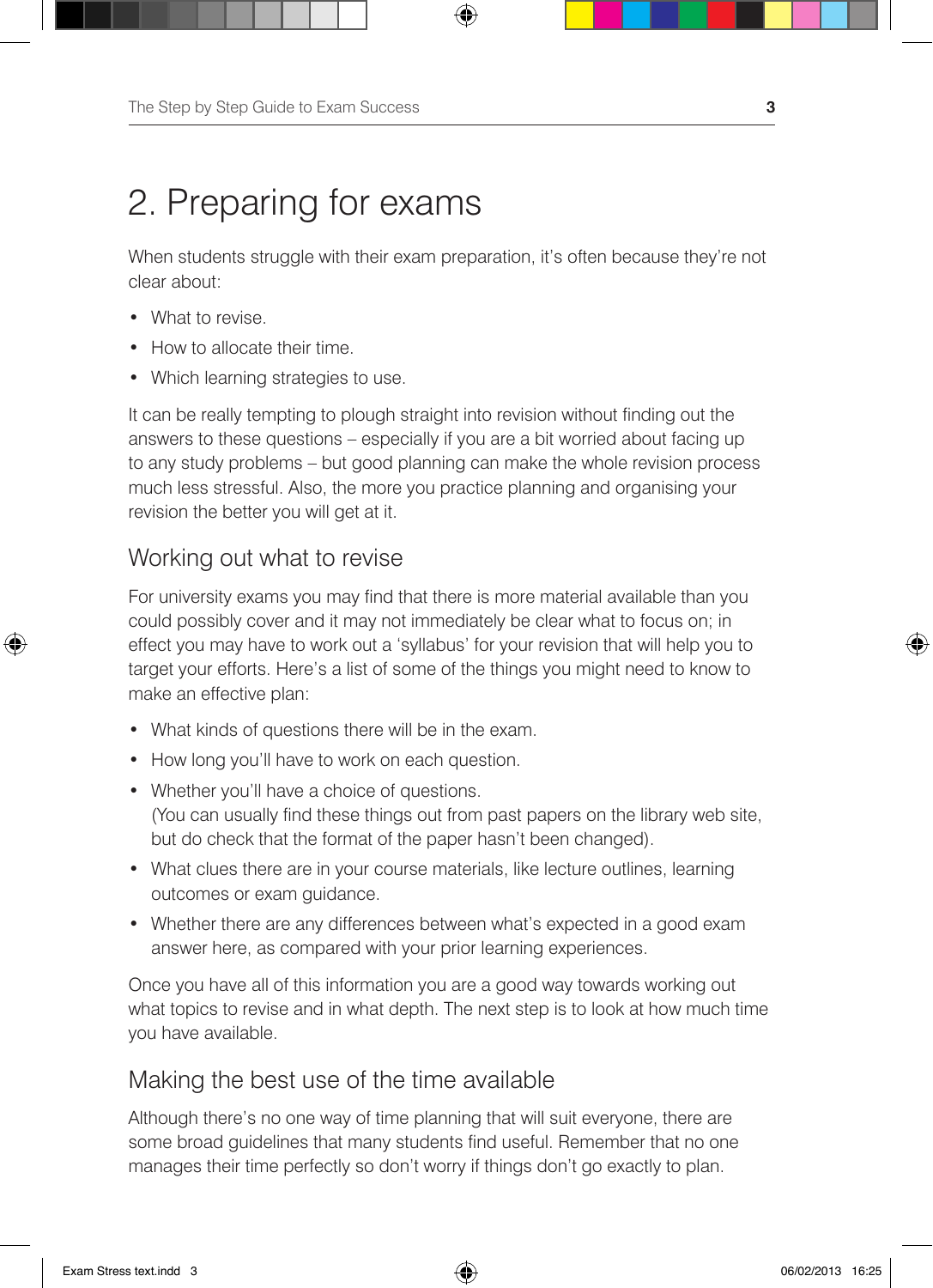A good first step is to count up how much time you actually have and to look at how the tasks you want to get done will fit in; often this throws up some real surprises. To do this you will need to:

₩

- Make a note of all of your upcoming deadlines.
- Allow time for things you find enjoyable and relaxing.
- Leave some 'slack' in case something goes wrong.
- Then count up roughly how much time you have available for studying.

This can help you to work out the total amount of time you can realistically give to the revision for each exam. If you are less experienced at university exams this may involve a bit of guesswork.

Once you have an idea of the time available, you can put this together with what you have learned from your exam papers and course information to work our a revision plan. How detailed a plan this is will depend on your own personal preferences. What is important is that you ask yourself whether what you plan to do is realistic; for example, if it takes you 2 hours to work through the notes from each lecture and you have 60 lectures to cover, but only 50 hours to revise for the exam then you need to think again.

As you are making your plan, remember to block out some time to work with past papers. This is one of the things that people often miss out, yet it is something that can really make a big difference to your marks, even if you don't spend very long doing it. How you might use past papers is discussed below.

### Developing effective revision strategies

You may well have good ideas about revision from exams you've sat in the past. So developing effective revision strategies at university may simply involve thinking over what you've done before and adapting it. One key thing to remember about revision is that it should be an active process.

Revising actively implies making a real effort to understand what you are learning, rather than simply memorising by rote. Even if your exams require you to remember a lot of facts, you are much more likely to retain detailed information if it is related to an underlying understanding. There are many ways to achieve this; here are some suggestions you might like to try:

- Looking for underlying themes or principles.
- Thinking about inter-relationships.
- Relating what you are learning to 'real-life' situations.
- Thinking how the solution to one problem may help you solve others.

♠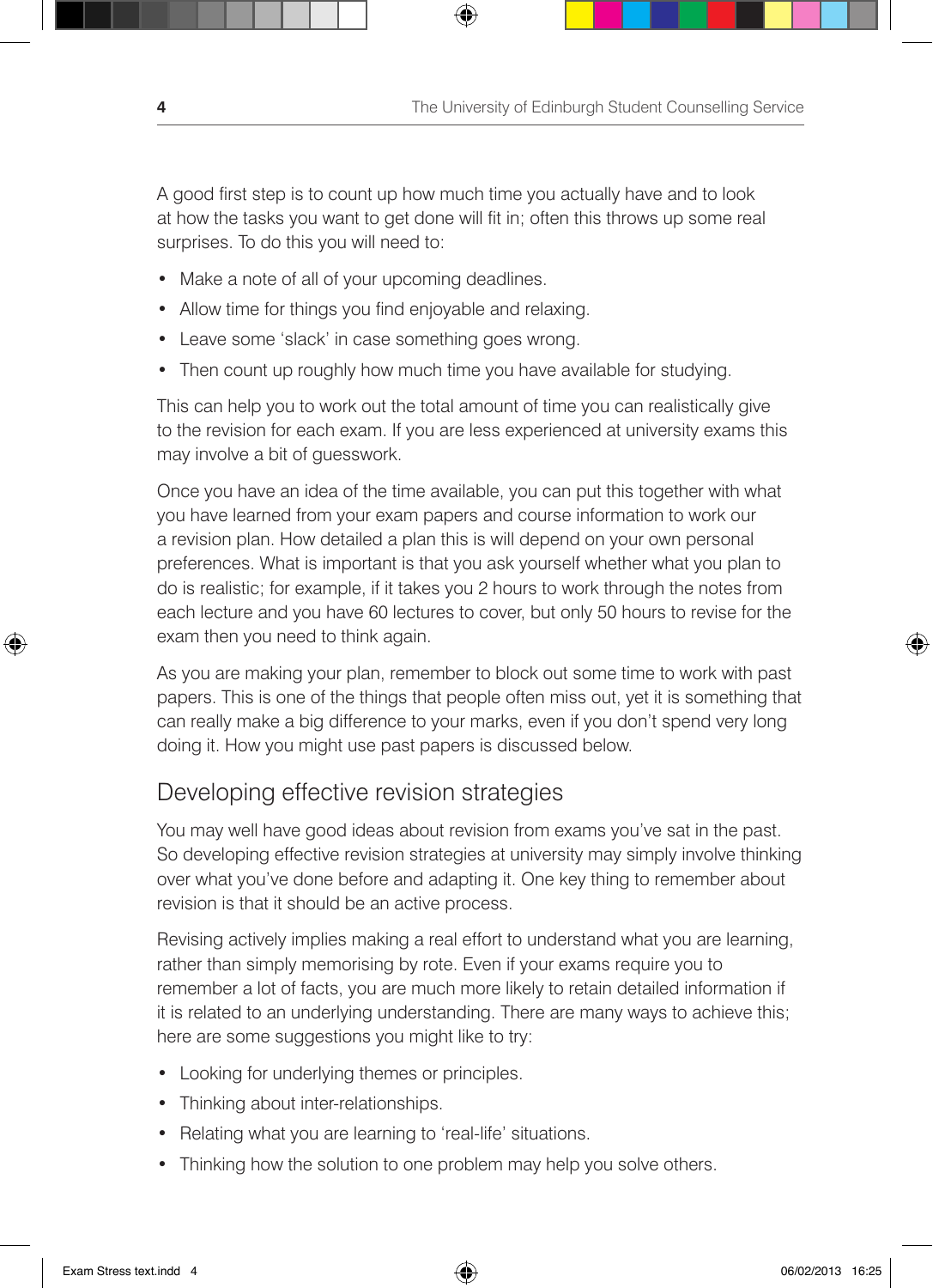- Organising material into a hierarchical structure.
- Creating a diagram or chart to represent a topic.
- • Looking for similarities or differences.
- • Looking for points for and against an argument.
- Trying to really understand how formulae work.
- Critically evaluating what you are learning.
- Discussing topics with a friend.

Many students approach their revision by condensing their notes down. This might involve summarising your notes from your classes and readings onto index cards. Alternatively, you might create a list of headings and bullet points. If you have trouble summarising your notes within the time you have set aside, you might find it helpful to decide that each set of lecture notes will be condensed onto, say, no more than one page or a small number of cards.

 $\bigoplus$ 

Some students also find it very helpful to do 'mind maps' or 'spider diagrams'. These involve:

- Writing your study topic in the middle of a page.
- Drawing branches and twigs out from the centre for key themes.
- You can have words, pictures, diagrams ... whatever seems to help.

Here's an example of a simple mind map –



⊕

♠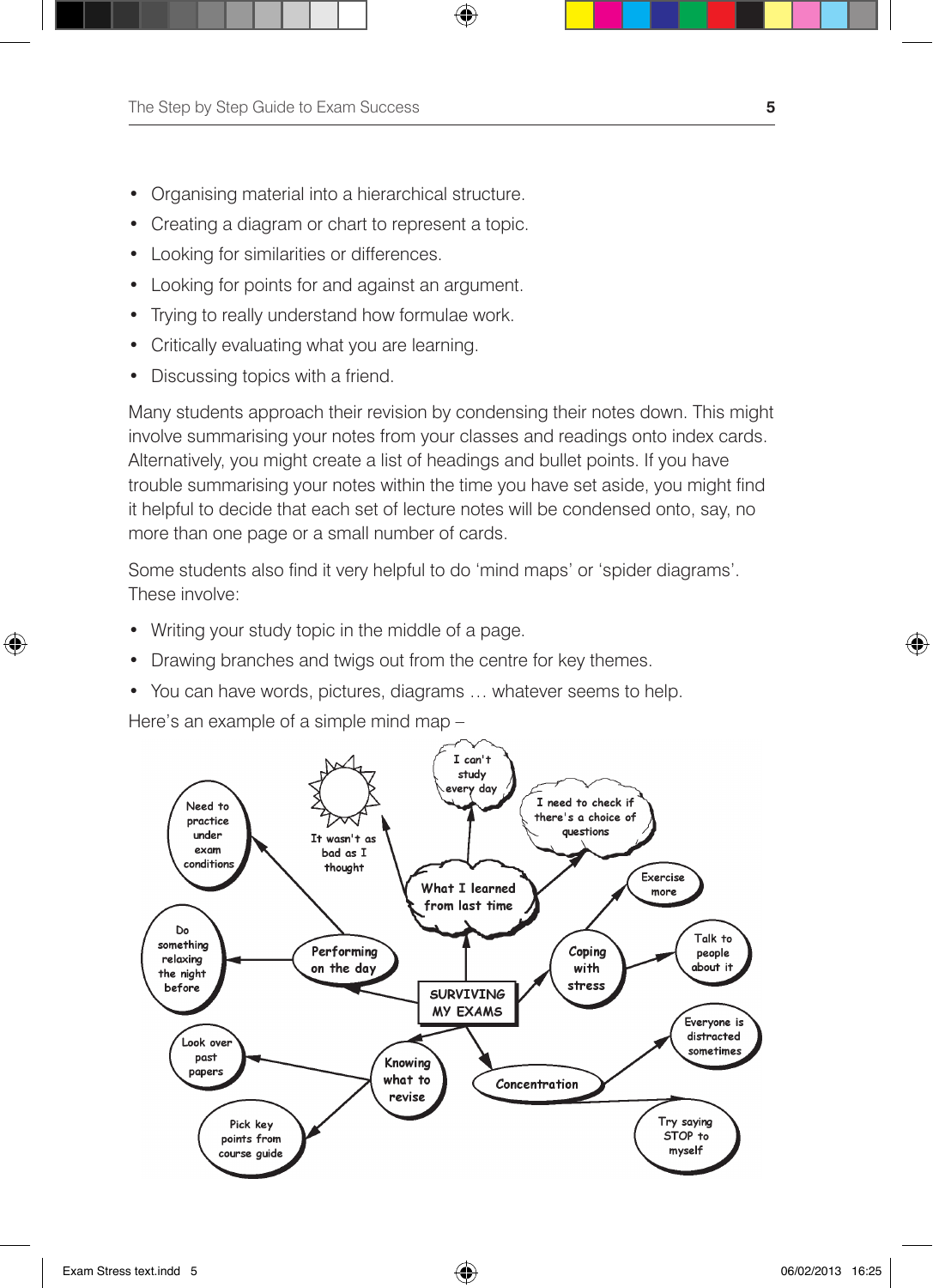If the facts you need do not seem to be sticking, even when you think you understand the topic, then you might find it helpful to develop a mnemonic, or trick, to help you remember. One of the best known mnemonics is this one for learning the colours of the rainbow –

⊕

'Richard Of York Gave Battle In Vain' Red, Orange, Yellow, Green, Blue, Indigo, Violet

If you get a chance to talk to more experienced students in your subject area they may be able to tell you about memory tricks or strategies that have worked for them.

### Checking your progress

It can be much harder than you might imagine to have a good sense of how well your revision is going, especially if you are revising for a new kind of exam. Regularly checking your progress, and adapting your revision if there are any problems, is a really important part of successful exam preparation. The sooner you start doing this the less scary it will be. If you discover any problems early on then you've got more time to fix them. Here are some ways you can check your progress and develop better exam technique:

- Keep an eye on your time plan, so that you don't spend too long on some topics.
- Test yourself as you are going along. (This may involve no more than putting aside your notes for a few minutes and scribbling down what you can remember from them).
- Bring together all of the past exam questions on one topic into a 'question' bank'. This can give you a sense of what to cover and how much depth to go into.
- Sketch out rough answers to exam questions.
- • Write full exam answers. This may help to build up your confidence for the exam. (Practising examples is particularly important for exams that involve calculations).
- Write some practice answers under exam conditions. It may be that a member of staff would be able to read over some of your answers to help you see if you are on the right track. You may also surprise yourself by discovering that you can write less in the time than you thought, so you might not need to learn as much material as you had first imagined.

⊕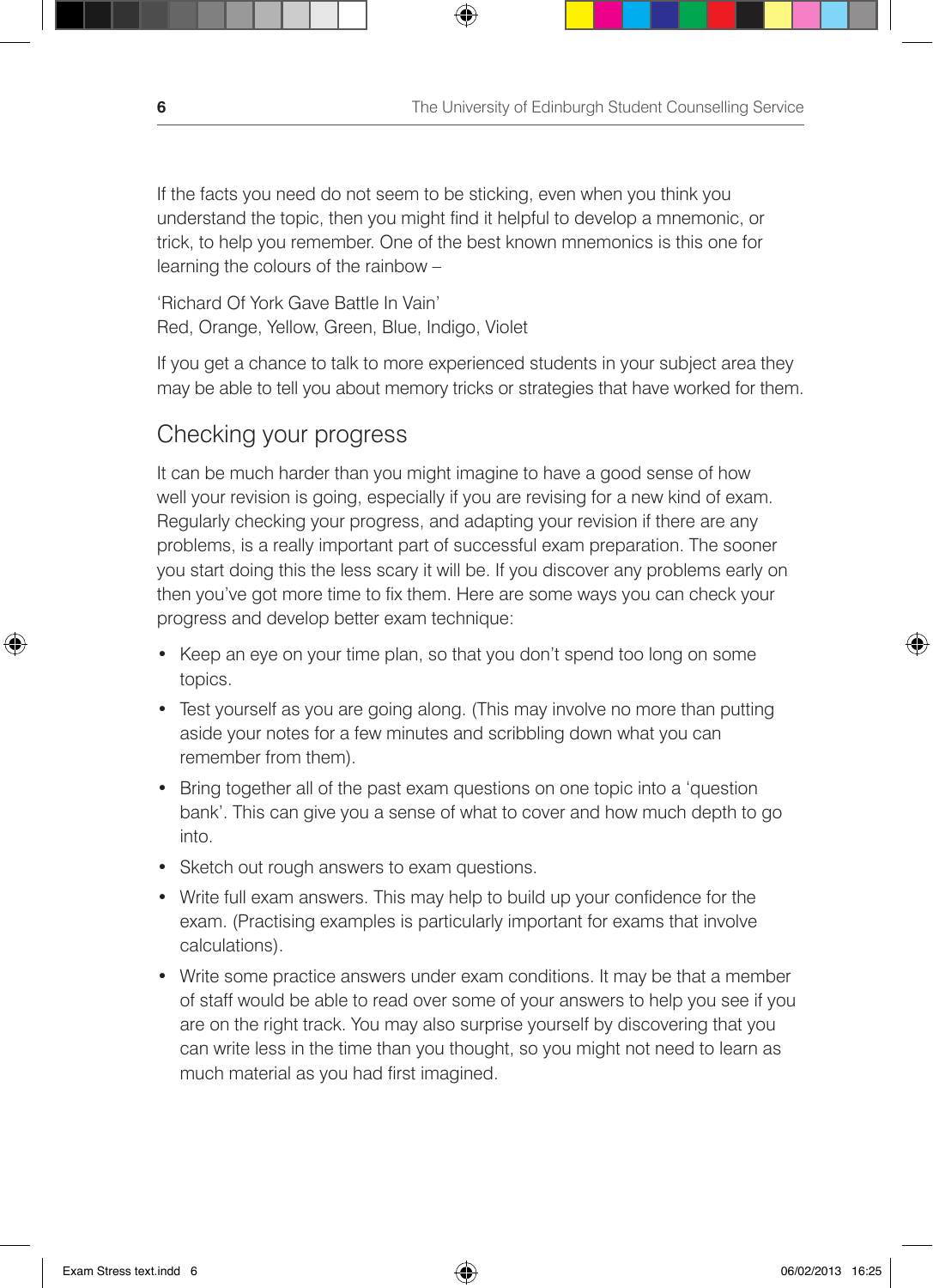The Step by Step Guide to Exam Success **7**

### Final preparation

As the exams come closer, there are some things that you can do to help you arrive at the exam in a fit state to do yourself justice. There's more about relaxation later in this booklet, but for now here are some suggestions about what you might want to do as the exams get nearer:

⊕

- Double check the exam times and locations; you don't want to be panicking about this on the day.
- Check what materials you are allowed to take into the exam and what will be provided for you; for example, if you have to use a particular kind of calculator, it might be a good idea to practice with it.
- If possible write yourself a time plan for each exam paper in advance.
- Try to resist the temptation to over work. If you do too much you will be worn out and won't work efficiently.
- Think about what routine would help you relax before the exam.
- Think through how you might avoid any additional stresses. Can you prevent, or put off, any difficult situations that may arise?
- Keep doing things that you enjoy and that relax you; for example, sport, meeting friends, going to the cinema.
- Try to keep to a sensible diet and sleep patterns.

↔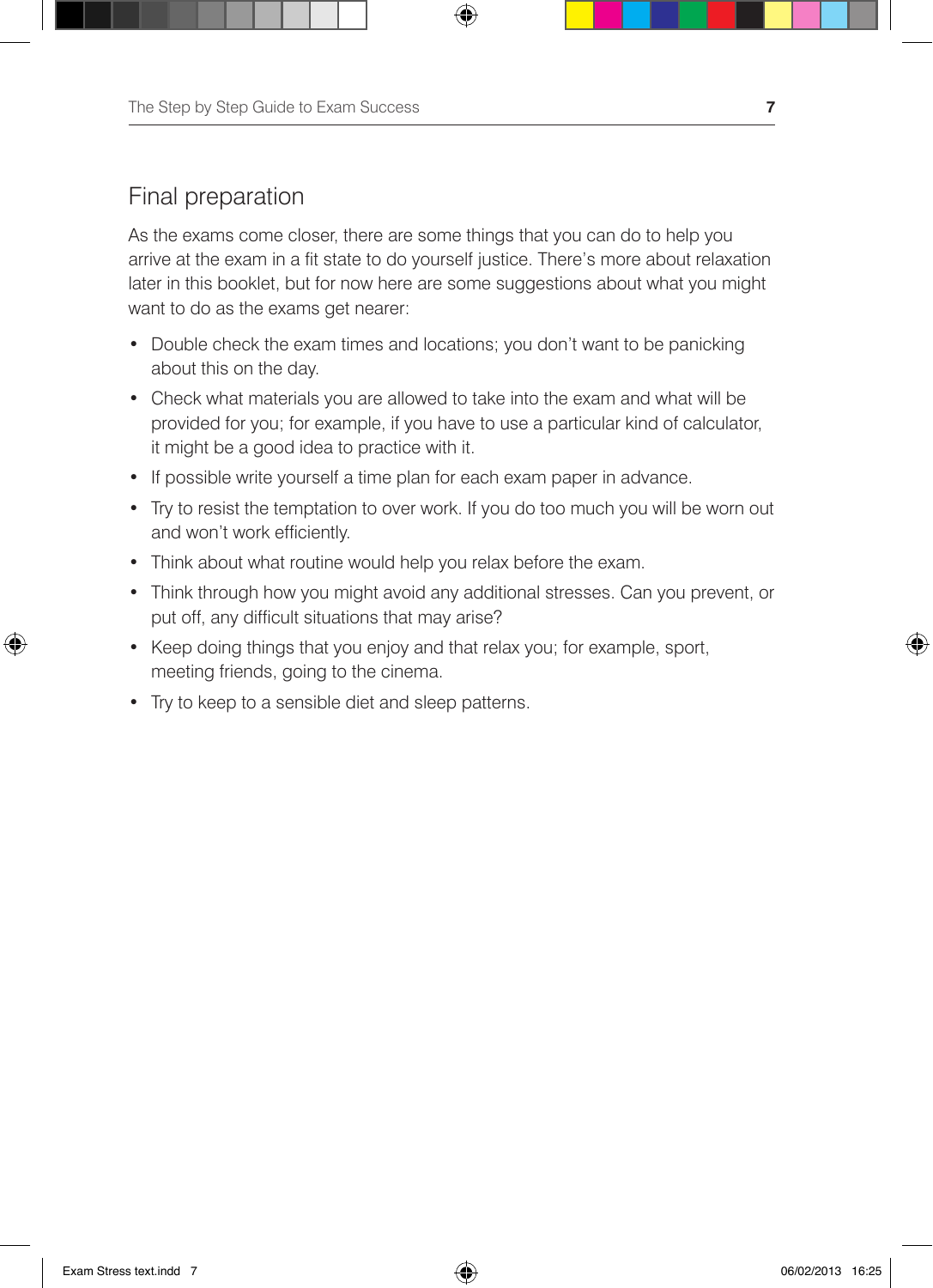## 3. Sitting exams

A surprisingly high number of students lose marks through poor exam technique, rather than what they know. Do you think any of these suggestions might improve your performance?

 $\bigoplus$ 

- Starting off the exam by taking some time to settle down and look through the paper carefully.
- Starting with the easiest question to calm you down, or getting the hardest question out of the way first.
- Taking care to read questions right through before you choose; perhaps the second part of the question asks for something you don't know about and you'd be better to make another choice.
- Underlining key words in the questions.
- Being very careful to fully answer the question asked. While you may be able to tailor what you know to answer a given question, it's important to resist the temptation to answer the question you hoped would be asked, or to write down everything you know that's vaguely related to the question.
- Writing a brief plan for longer answers, so that you stay on track.
- Taking care to answer the right number of questions and to share out your time effectively between them, according to the number of marks they are worth. Remember that it's almost always easier to get the first 50% of the marks for each question than to get the next 50%. This means it's usually a bad idea to neglect one question in the hope that your marks on other questions will be so high that they pull your grade up.
- Trying to leave some time at the end of the exam so that you can check your answers over. A little time spent checking can sometimes save you quite a lot of marks.

### **Troubleshooting**

If you have had problems with exams in the past, it's important to bear in mind that many students struggle at some point but most do just fine in the end. Often simply refining your exam preparation strategies can do wonders for your marks. And remember that you don't need to sort everything out on your own, you can ask for help.

One thing you need to do, if something has gone wrong in an exam, is to work out exactly what the problem was. If possible, ask a member of staff in your subject area to tell you what the main faults were with your paper (they probably will not

↔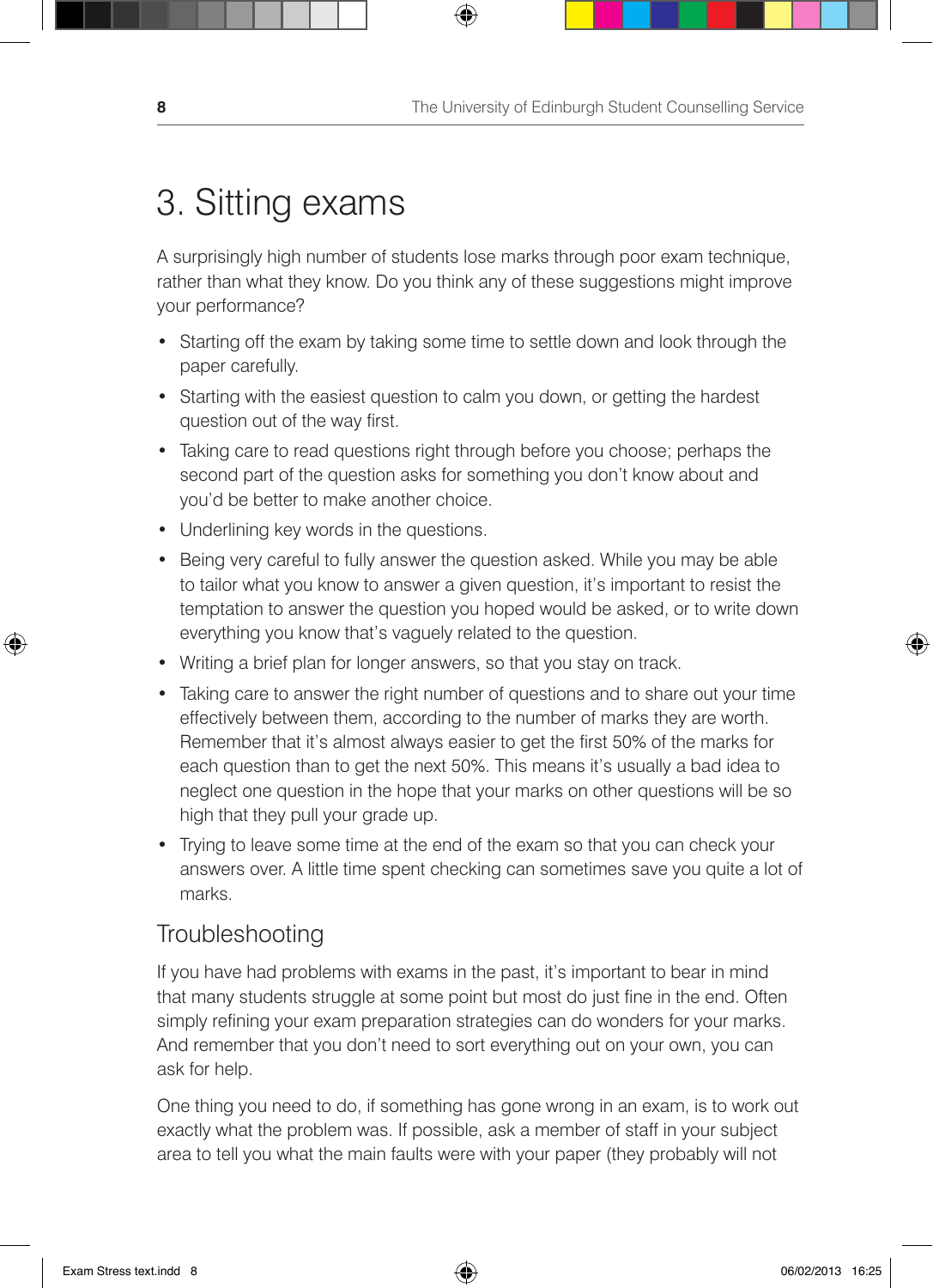be able to give you the script back). It could be that you made an easily corrected mistake, like not answering the question asked. But unless you know what the problem was, it can be hard to sort it out.

 $\bigoplus$ 

If you have exams coming up soon and you feel you haven't revised well then try not to panic. Even if you only have a few days left you can still do a lot to improve your chances. The important thing is to be really focused as you will not have time to do everything. Have a good look at your past papers and try to focus on a few key things that seem most likely to come up.

⊕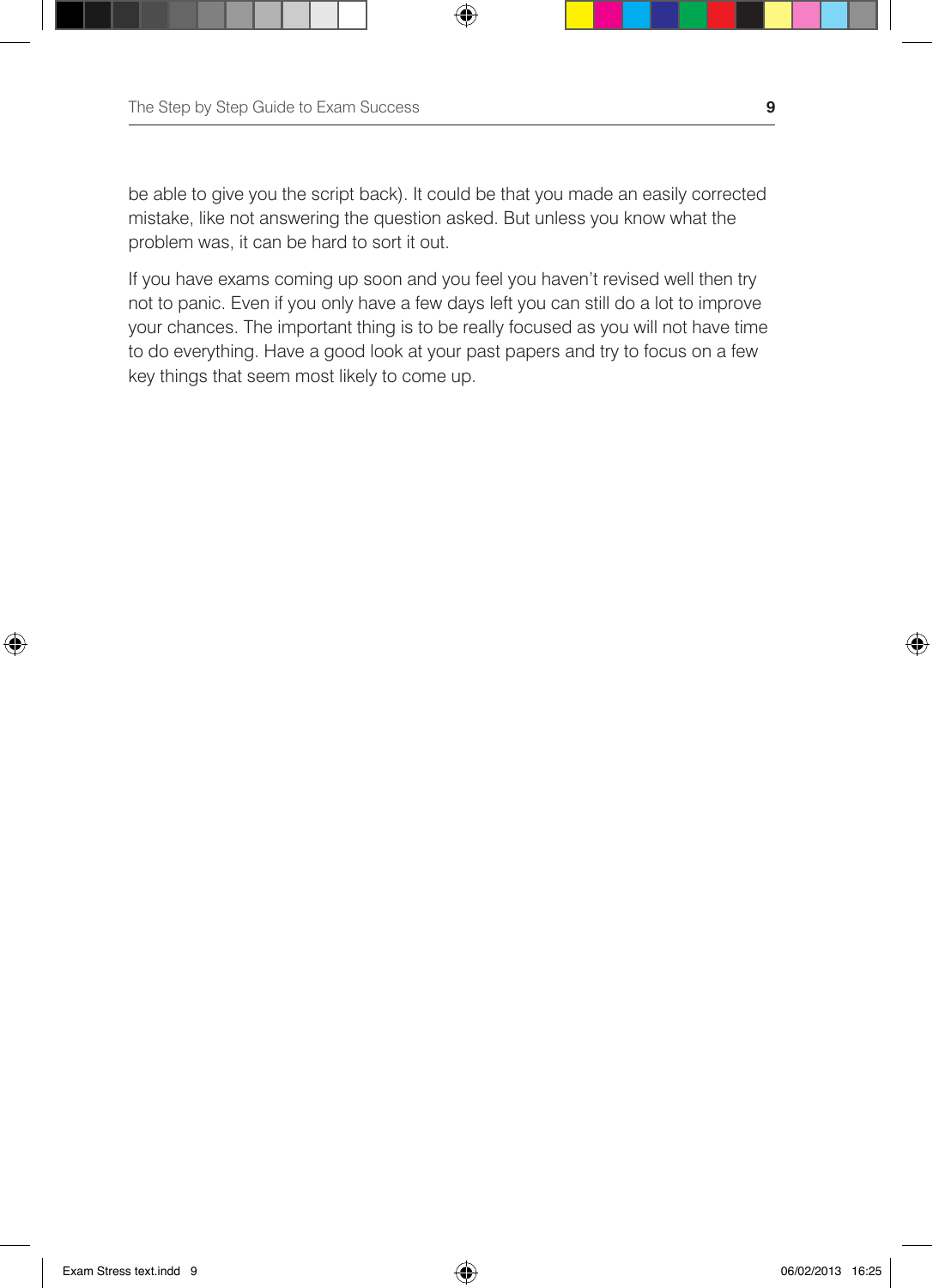## 4. Procrastination

Procrastination is a problem for most people from time to time. But if you find you're putting things off a lot and that it's really affecting your life, then it's time to take action. Look for information on the Institute of Academic Development (IAD) or Student Counselling Service (SCS) web sites. For additional material on procrastination you can download hand-outs from the IAD web pages (see further information below).

⊕

### Why do people procrastinate?

- Problems with time management.
- • Overload of tasks at a particular time.
- Feeling overwhelmed.
- Fear of failure or not meeting your own standards.
- Fear of success and its possible consequences.
- Perfectionism often associated with unrealistic standards.
- All or nothing thinking where the setback is seen as a catastrophe.
- Being bored.

 $\leftrightarrow$ 

• Avoidance of things which are disliked or difficult.

### Are there any benefits to procrastination?

(Or why students keep doing it)

- It can give a sense of urgency which lends impetus to work.
- It involves working intensely which can give a sense of accomplishment.
- It covers your tracks in case you do poorly in an exam, essay or piece of work you can tell yourself you didn't work for it so any failure is not down to your own inability.
- Last minute working can be a Herculean task which can temporarily boost your self esteem or prove something to yourself.

### Understanding the reasons for your procrastination

It's important to have the reasons for your procrastination out in the open – so that you can challenge them or take some action to get support if there is a personal or emotional issue underlying it, such as fear of failure. Thinking about when you procrastinate and when you don't may help you to understand this.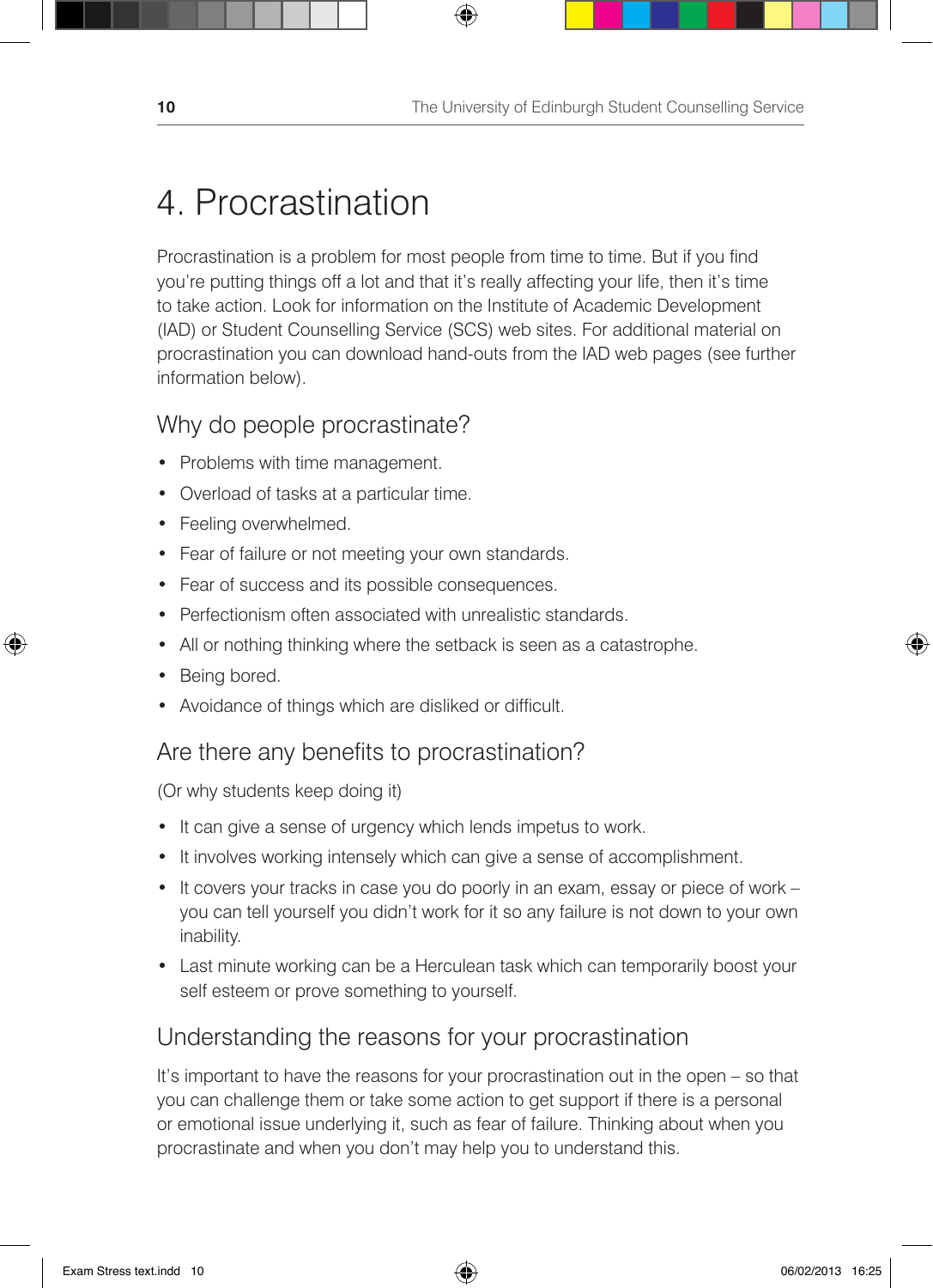Practical suggestions for dealing with procrastination.

- Accept you will have to do the task!
- Change the language you use to describe the task. From "have to" to "choose to" and "can't" to "choose not to".

₩

- Time planning can help but don't let it be another way of procrastinating.
- Identify goals and make realistic decisions.
- Break down tasks into manageable bits.
- Set small goals, have regular breaks.
- Put some limits on the task, decide it's only going to take a certain amount of time, or you're only going to cover some of the material.
- Create more structure in your day by planning in other activities, like exercise or realistic amounts of part-time work.
- Give yourself treats as you go along.
- Just do something, even if it's a small step forward and you're not sure it's right.
- If you get stuck, rather than stopping work, try a different strategy e.g. mindmapping.
- If uncertainty about what is wanted for an academic task is stopping you, you might want to start by looking for clues about what's expected.
- Quite often procrastination is connected to anxieties about the quality of the work. It's worth remembering it is better to produce something rather than nothing!

*With thanks to:* Cambridge Counselling Service Eileen Tracey, *Student Guide to Exam Success*.

⊕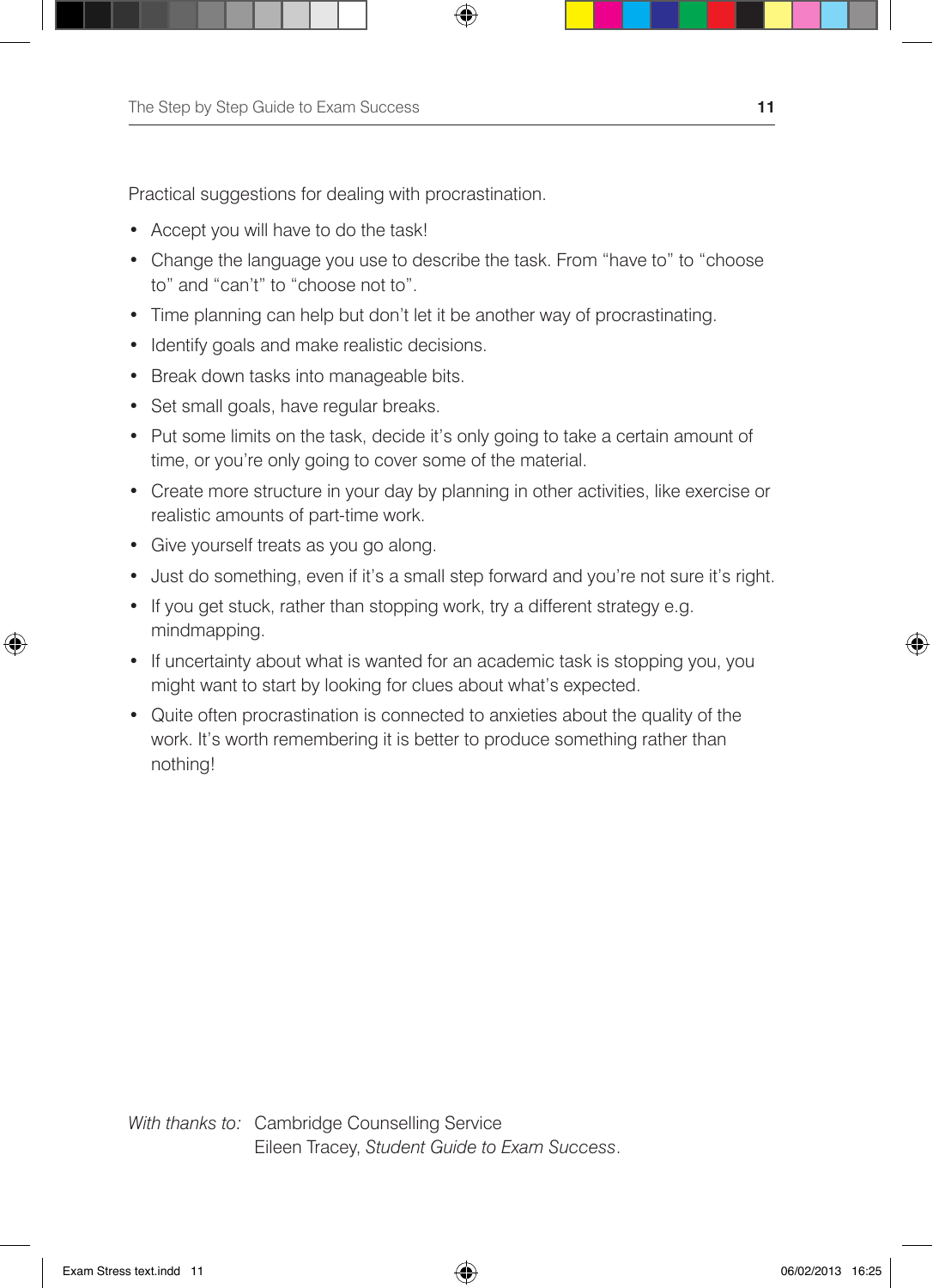## 5. Concentration

Many students worry that their concentration may not be good enough. Although it's common for our minds to wander from time to time, if you feel you lose concentration a lot when you're revising then some of the suggestions in this section may help.

 $\bigoplus$ 

### How do I combat boredom, saturation and fatigue?

Many students in this country think that good work is uninterrupted hard work and that they should not disconnect their eyes from the page! However, regular breaks are essential.

Some good reasons to take breaks while you are working.

- Breaks refresh your mind and aid concentration.
- It's easier to contemplate working when you know you'll have regular interruptions.
- Breaks help learning and offer fresh insights because we absorb information and make links during breaks.
- Breaks create an opportunity to revise after each break it is useful to recap earlier material.

### How often should I take breaks?

Some study skills books give very directive guidance about exactly how long to work for before you take a break, but actually it's better to think about what rhythm of working suits you best; everyone is different.

Think about whether you find it easier to work in longer or shorter blocks, whether you like to focus on one topic or switch between them, and at what times of day you work best.

### Daydreaming and becoming distracted are a problem

Anxiety or boredom are often reasons why you start daydreaming when you sit down to study. (If anxiety persists you may need to take more action-see further sources of help). You might like to start with this strategy. When you notice your thoughts wandering say "stop" to yourself and then refocus your attention to where you want it to be. To begin with this could be several times a minute. Each time say "stop" and then refocus. With practise you will find it becomes easier and the length of time between your thoughts wandering will increase.

↔

♠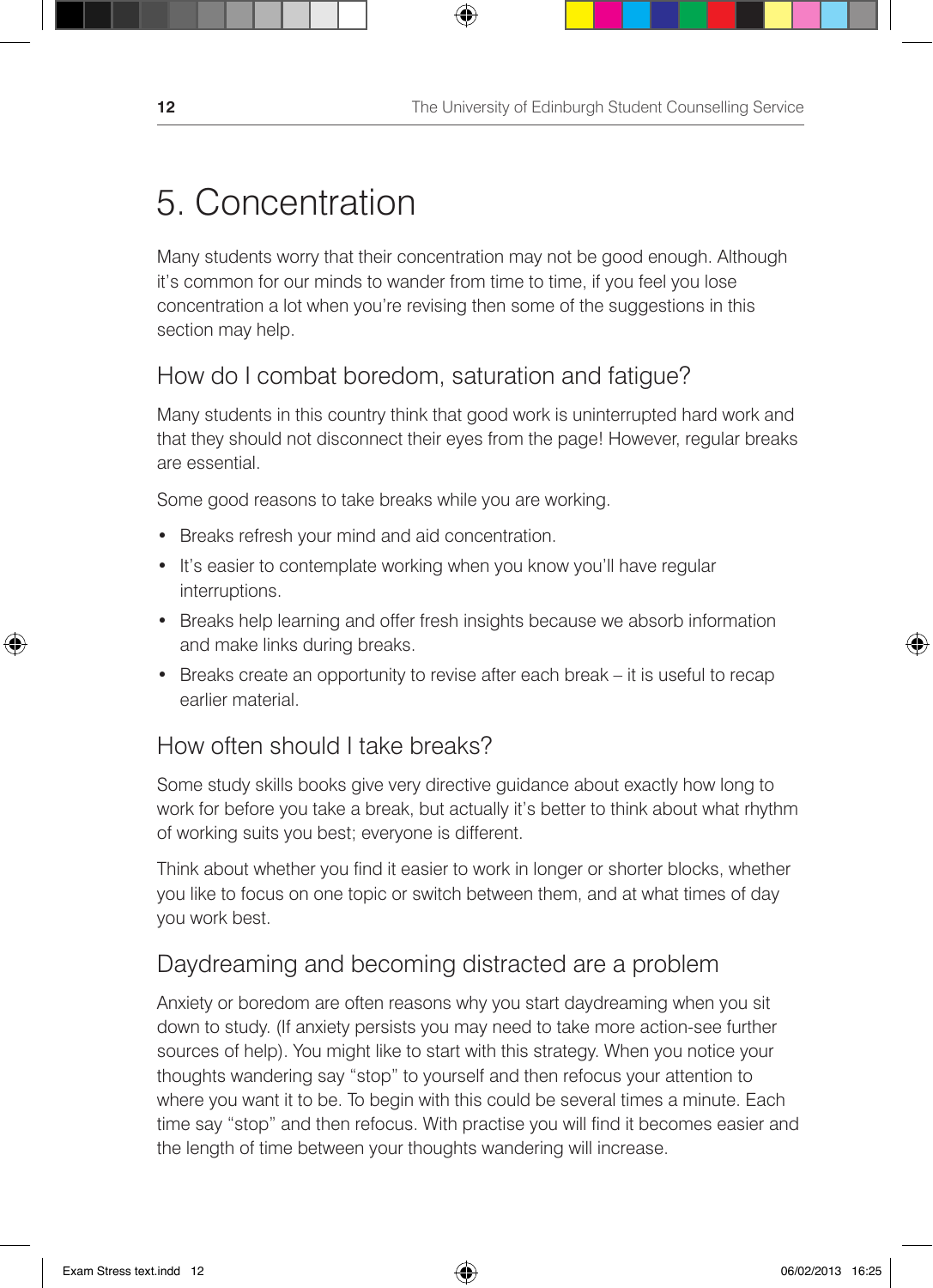## I find I am always worrying and this stops me from concentrating

Give yourself some 'worry time' each day. This is a period of time specifically set aside for worrying. Allow yourself a set amount of time each day and if your anxiety and distracting thoughts crop up in between save it for your 'worry time', when you can check out their reality. If you notice that certain worries keep reappearing then it is almost certainly time to do something about them.

⊕

### Active learning

⊕

Earlier in this guide, we mentioned the importance of active learning. If you are having trouble with concentration, you might want to think about whether you could focus more on understanding and organising what you are learning and less on rote memorisation.

### Where and when should I work?

Do tasks that need most concentration when you are mentally and physically alert – you need to know the time of day you work best. Ensure your environment is comfortable but without too many distractions. You might want to try out some of the different University libraries and study spaces, to see whether there is a particular location that suits you.

*With thanks to:* Cambridge Counselling Service Eileen Tracey, *Student Guide to Exam Success*.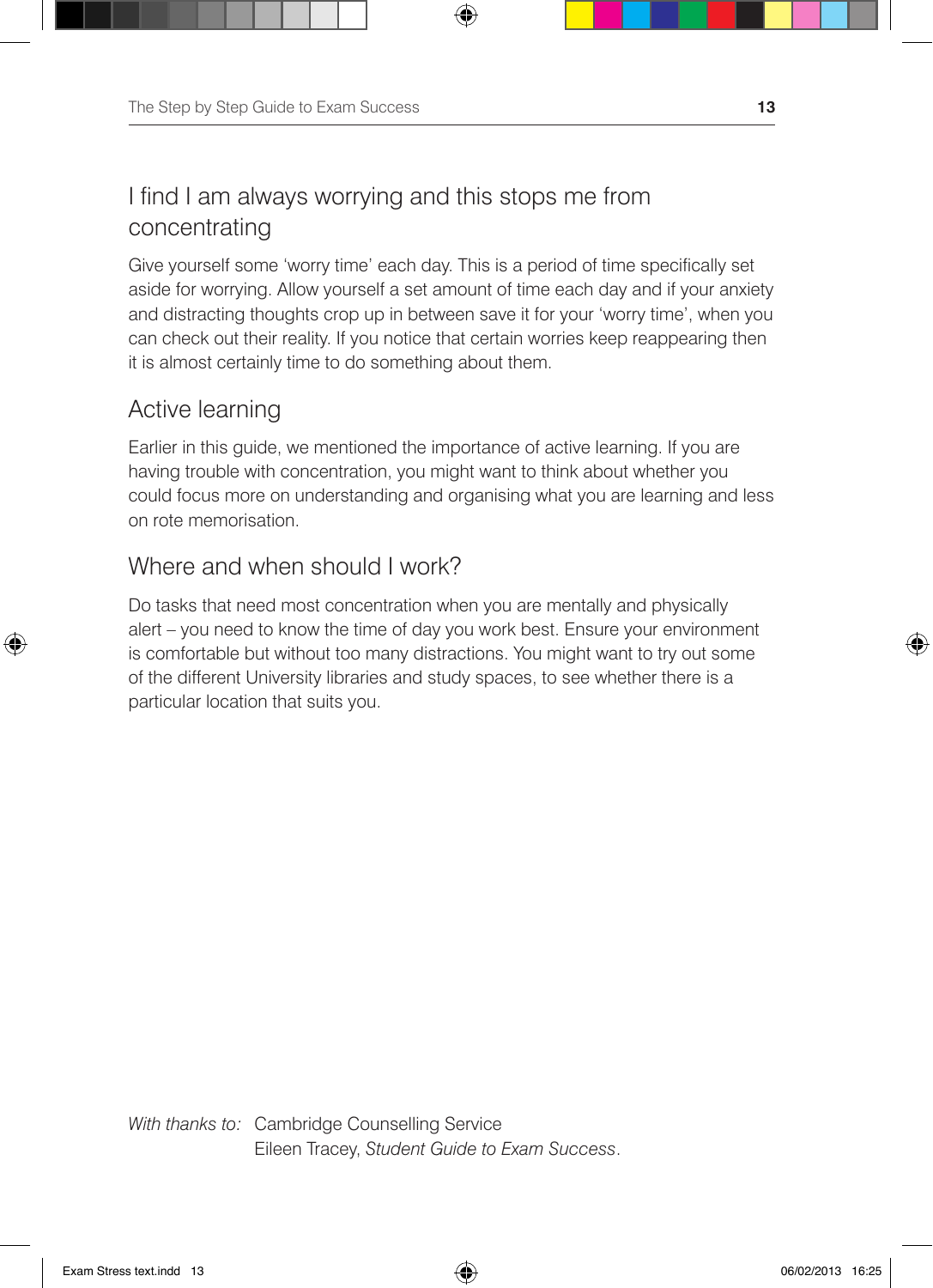## 6. Relaxation

Many people feel stressed about exams, so if you're feeling a bit anxious that's absolutely normal. In fact stress can help you to perform better. Planning your revision carefully and finding effective learning strategies may help you to feel calmer, but there are also some more holistic approaches, which may help you. Allowing yourself some time each day to relax or exercise will improve your wellbeing and performance.

⊕

### **Centering**

⊕

If even the thought of sitting down to work makes you anxious, try this relaxation while sitting in your work chair before starting.

Centering is a way of giving yourself some of the benefits of relaxation when you don't have the time or opportunity to lie down for a full relaxation session. Once you become familiar with it, you can take a few minutes at a convenient point in the day to reduce the build-up of stress and tension and restore your energy. It can be of value before you go into a situation which you anticipate will be stressful, e.g. a meeting. You can also adapt it for situations where you have to sit and wait, e.g. on a bus or train.

Sit with your feet flat on the floor, legs uncrossed, your arms comfortably supported on your lap. Let your shoulders drop and move apart and check that your lumbar spine is long. Allow yourself to receive the support of the chair and the floor.

Let your eyes close. Listen to the sounds you can hear outside the room, and to sounds inside the room. Then take your attention inside yourself. Notice the thoughts passing through your mind. Notice how you are feeling. Go through your body from your feet right up to your head observing the sensations in the different parts – feet, legs, pelvis, chest, back, hands, arms, shoulders, neck, head, face. Notice sensations of warmth, coldness, lightness, heaviness, stillness, restlessness, any places where you feel pain or discomfort. Observe your breath moving in and out.

Without any forcing, take a deeper breath so that your stomach fills like a balloon. Exhale slowly and completely. Repeat a couple of times, and then return to normal breathing.

Again listen to the sounds you can hear in the room and sounds from outside the room. Start to gently move finger and toes, do any other moving and stretching that feels good and when you feel ready, open your eyes.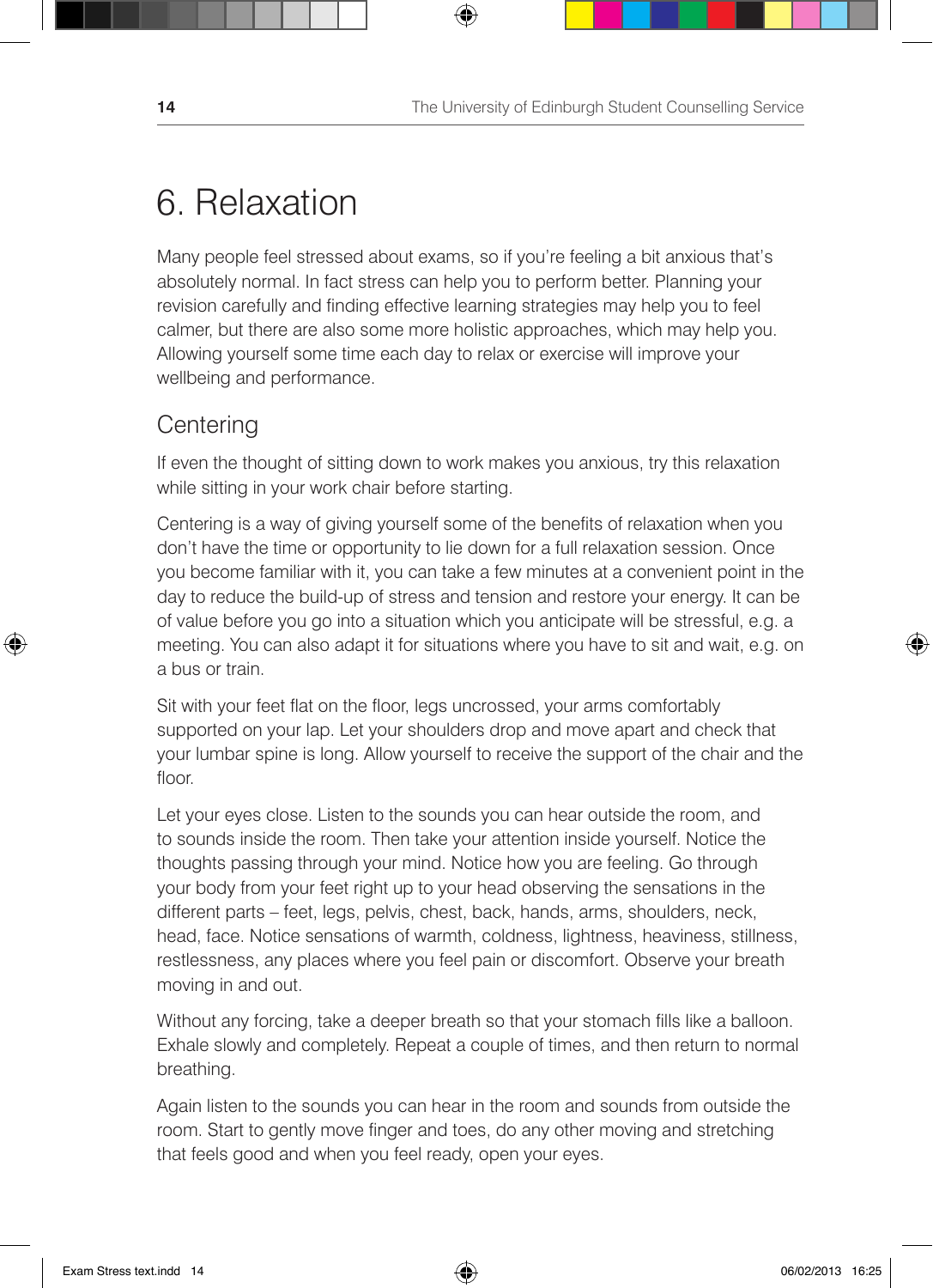## 7. Exploring disabling beliefs

At times of stress, such as exams, we often actually increase our anxiety by the things we tell ourselves, e.g. "Other people have more ability than I have ", "I must work all the time and not have a break". This produces a vicious cycle of increasing anxiety. You may recognise some of the following and/or have others of your own to add:

⊕

- It will be catastrophic if I don't do very well in all my subjects.
- Everyone else seems well organised and able to cope while I am struggling.
- My parents would feel devastated if I fail.
- If I fail, I'll know for certain that I am stupid.
- It's all too late, there's nothing I can do about it now.
- I can always do the resits.

### Challenging disabling beliefs

We can support ourselves during times of stress and anxiety by talking to ourselves in an affirming way. This includes reminding ourselves of our skills and resources. The following may be useful, or help you to create your own supportive statements:

- • I've succeeded in exams in the past.
- I have done a lot of revision.
- I'm not alone in finding exams stressful.
- There are practical ways I can cope with anxiety.
- Being a bit anxious is helping me to stay alert and get on with my revision.
- I'll do better in the exam if I give myself proper breaks.
- There are people I can turn to for advice and support. (Check the end of this booklet for more information).

⊕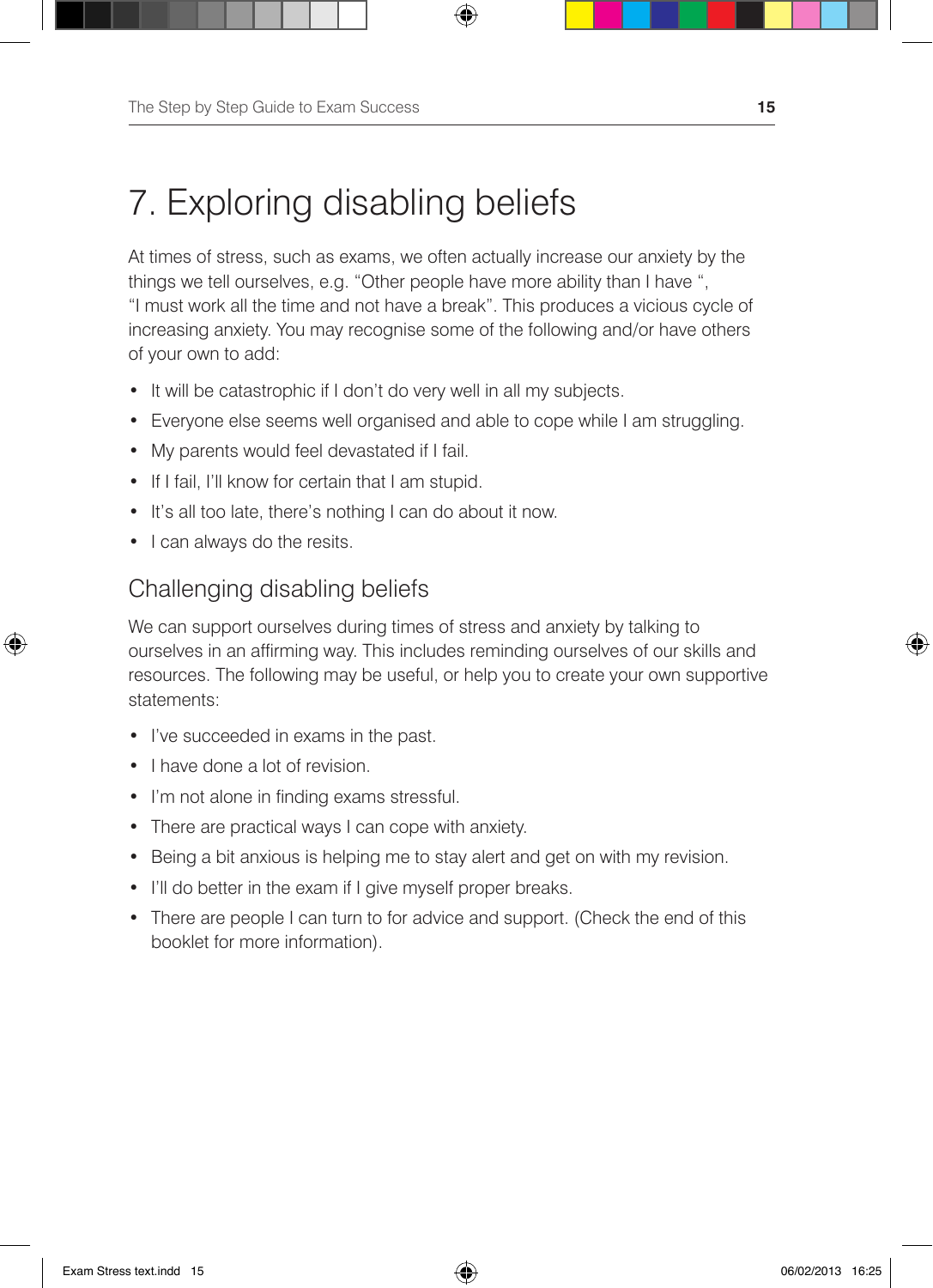## 8. Dealing with exam panic

Panic in exams is unpleasant, can be frightening and interferes with effective work. The ideal way to deal with it involves preparation well in advance. Exercise, learning to use relaxation and eating sensibly all help and are worth using some of that precious time for. If you are someone who panics to the serious detriment of your performance in exams, seek additional help.

⊕

### What is exam panic?

At some time or other most people experience panic and when this happens we notice changes in our body. These are a series of physical and emotional responses to excess anxiety or strain. The responses interfere with the achievement of immediate tasks.

In an exam we may notice some of these bodily changes:

• We feel sick.

↔

- Hands are sweaty and tremble.
- We feel alternately hot and cold.
- We are breathing quickly and shallowly.
- Our stomach is churning.

And we may also experience the following mental changes:

- We can't concentrate.
- Our thoughts are blocked or racing.
- • Our memory has been "wiped".

The effect is that we can no longer work and the longer we sit looking at the paper the worse we feel.

### When does anxiety become unhelpful?

We all need a certain amount of stress to make us embark on tasks and want to perform well. Most people have experienced the "buzz" that comes from the anticipation of tackling and achieving difficult goals. Generally speaking, that alert, excited feeling disappears if the task feels overwhelming, if we feel under prepared, or if we can't see the purpose of what we are doing.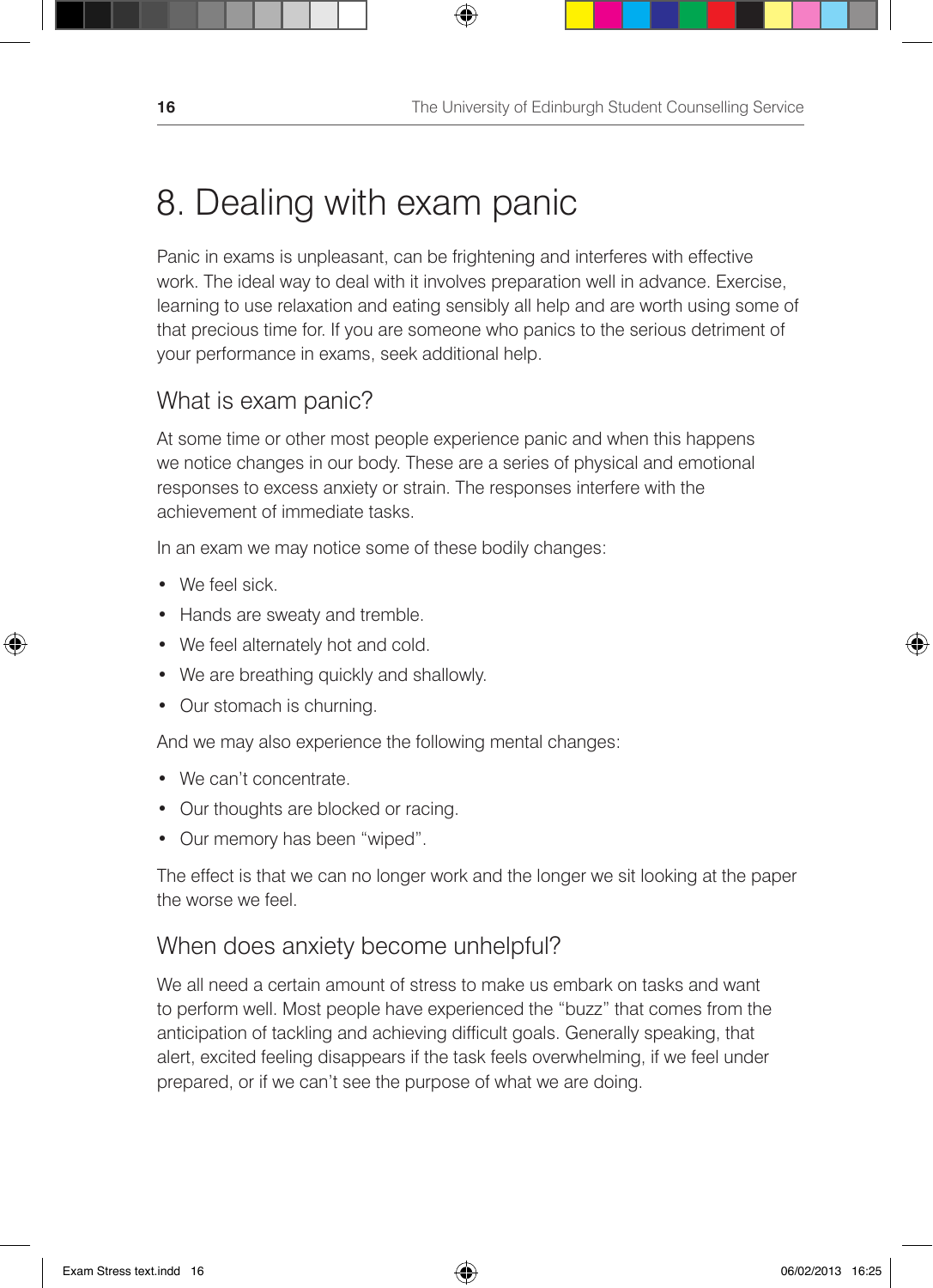## Avoiding panic

Ideally, we should explore ideas for avoiding and dealing with exam panic before we get into a possibly tense situation and build these ideas into our daily life-style. In the long term, the best way of avoiding exam panic is to start preparing weeks ahead, with a helpful work routine, good revision strategies and reliable practical arrangements. However, despite our good intentions, we often don't prepare well and enter exams feeling unhelpfully stressed and in a panic. The following notes may help you to cope with such feelings if they occur.

⊕

#### Stage 1

If you think panic is starting, allow yourself up to five minutes to deal with it. You probably feel tense, so concentrate on trying to relax some muscles, and use breathing to calm down. (See the "Stop" technique below.)

This may be all you need to solve your problem if you are feeling a generalised tension, but if this is insufficient, go on to Stage 2, and if necessary to Stage 3.

#### Stage 2

⊕

Try to define the immediate trigger of anxiety. Is there a different way of approaching the problem? If you are completely stuck, it might be worthwhile attempting a new question, or a different stage of the problem question. Try not to think about the actual panic, once you have acknowledged that it is there.

#### Stage 3

If panic persists or returns when you start thinking about its trigger, try again to relax your muscles and breathing, and try to clear your mind of the problem – either by blanking it or by imagining something pleasant for a minute or two. Once your mind is relaxed, bring it back to the immediate problem and just aim to do enough to get past the problem point, so that you are then free to get on with other parts.

### The "Stop!" technique

Feelings of stress are often reflected by increased muscular tension e.g. in the face, shoulders and hands. By deliberately relaxing muscles, it is possible to halt and reverse this process of increasing tension and stress. The "Stop" Technique is a quick and effective way of doing so. Its aim is not to achieve complete relaxation, but to reduce unhelpful tension to a manageable level. The technique takes less than a minute and can usually be done without other people noticing.

- Say "stop!" to yourself (out loud if the situation permits).
- Breathe in, and hold it briefly.
- Breathe out slowly, relaxing shoulders and hands.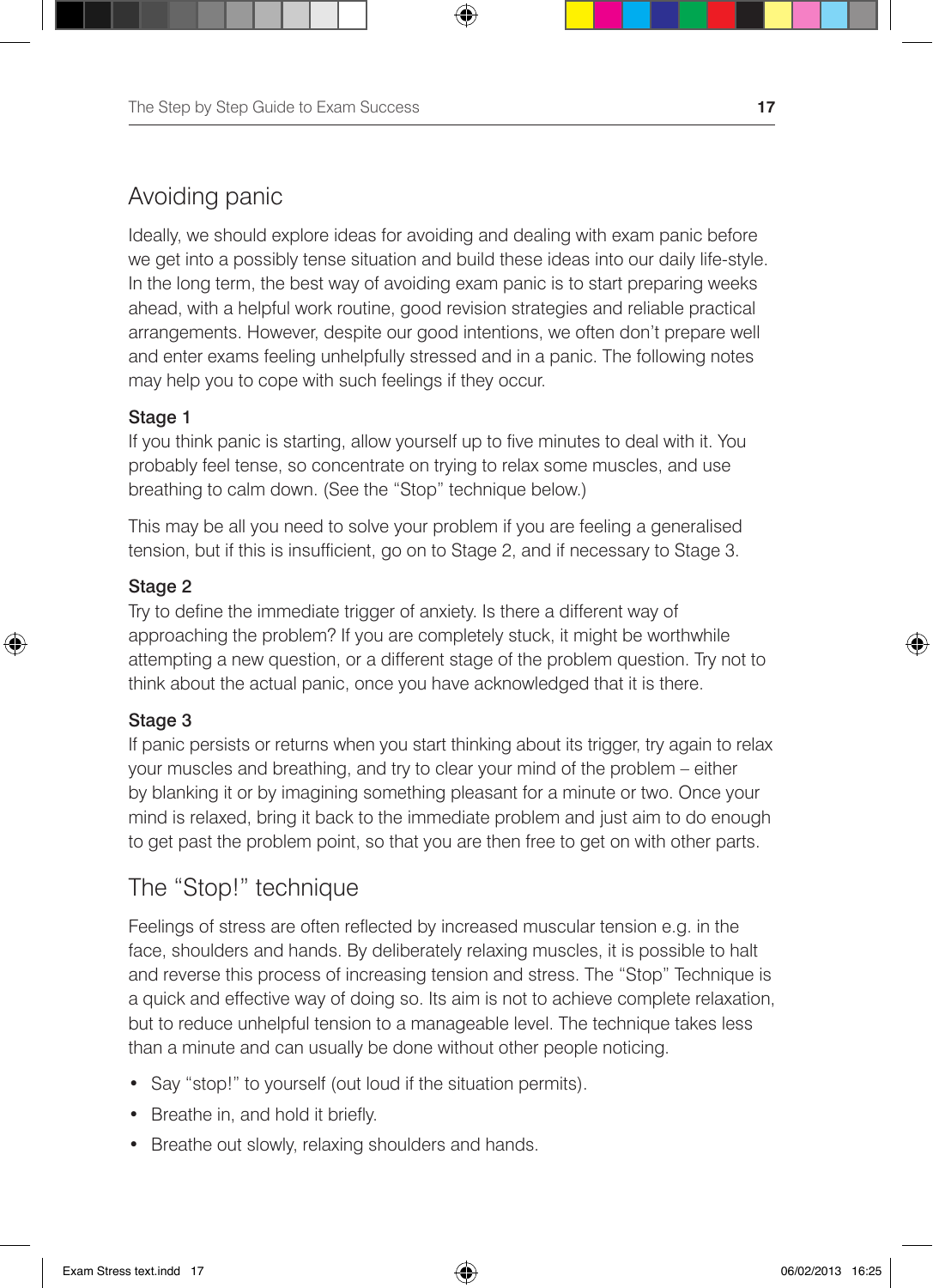- Pause.
- Breathe in again.
- Breathe out slowly, relaxing forehead and jaw.
- Support yourself with an affirming statement, e.g. "I can handle this".
- Stay quiet for a few seconds.
- Carry on with whatever you were doing, deliberately moving slowly. If you have to talk, speak a little more slowly and with your voice a little lower than usual.

 $\bigoplus$ 

You will find that, in spite of your feelings, the tension will lessen.

⊕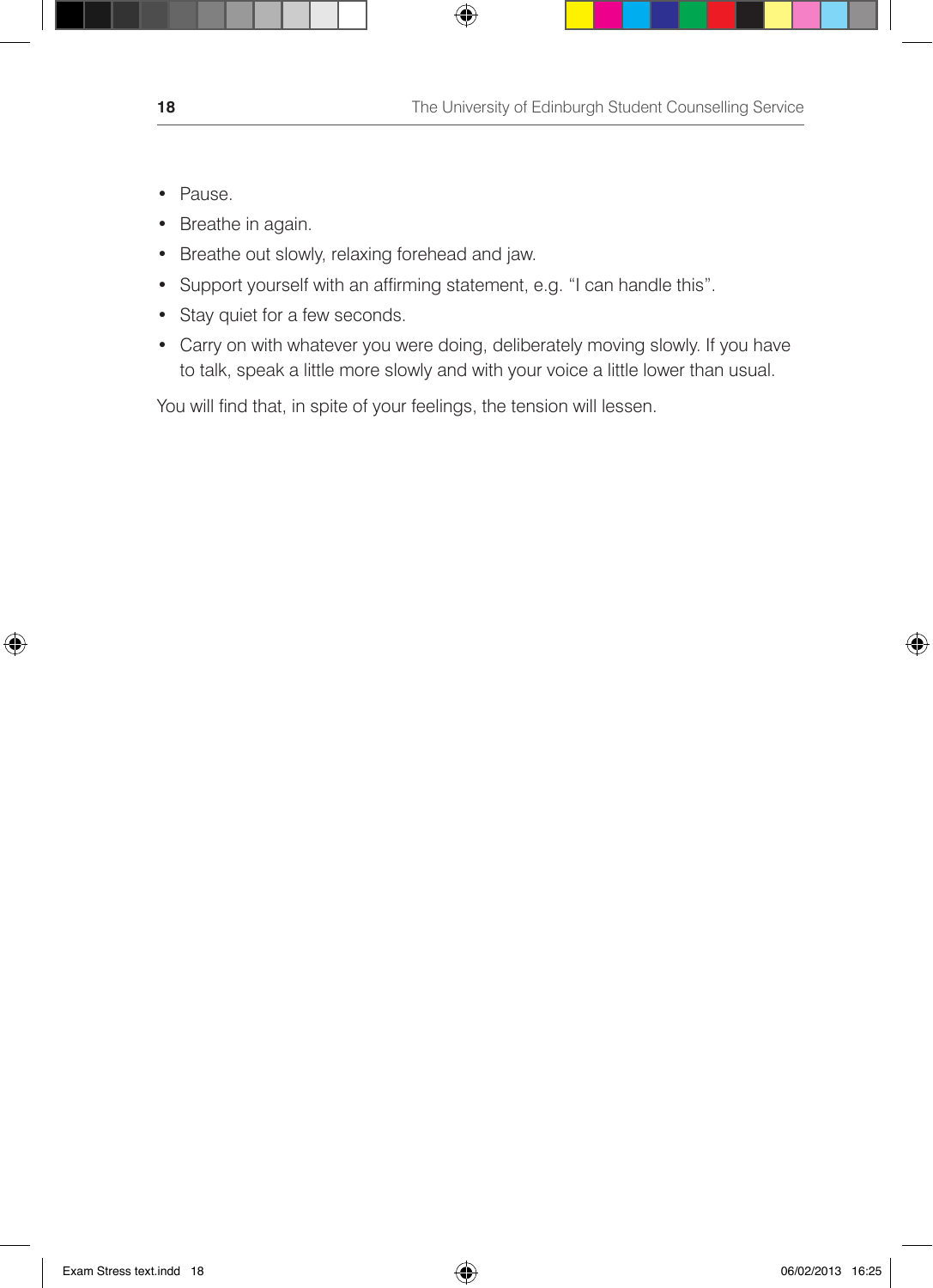## 9. Further sources of advice

There are many different sources of advice and support available to help you cope with exams. We have provided this brief list to help you to work out who you might ask about particular concerns, or what further reading might be helpful.

⊕

#### Academic Staff

Members of academic staff are an important source of advice in relation to exams. If you are not sure who to ask about a particular concern, your Course Organiser or Personal Tutor may be a good place to start. It's particularly important to tell your Personal Tutor if there is anything in your life that may adversely affect your exam performance. Ideally before your exams take place.

#### The Advice Places

| Potterrow                     | King's Buildings     |
|-------------------------------|----------------------|
| <b>T</b> 0131 650 9225        | 0131 650 5822        |
| <b>E</b> advice@eusa.ed.ac.uk | advice@eusa.ed.ac.uk |

Run by the Students' Association, the Advice Places provide independent confidential help with a wide range of issues that might affect your revision, such as money worries, accommodation problems or academic concerns.

#### Student Disability Service

T 0131 650 6828

↔

- **E** disability.service@ed.ac.uk
- W www.ed.ac.uk/student-disability-service

If you think that a disability might be affecting your exam performance, the Student Disability Service is an important point of contact.

#### The Centre for Sport and Exercise

- T 0131 650 2585 (general enquiries)
- W www.ed.ac.uk/sport

Exercise can help you relax and improve your concentration. Just go along or if you would like a personal fitness consultation contact cse.wellbeing@ed.ac.uk.

#### **Nightline**

T 0131 557 4444

This service, run by students, offers confidential emotional support from 8pm to 8am.